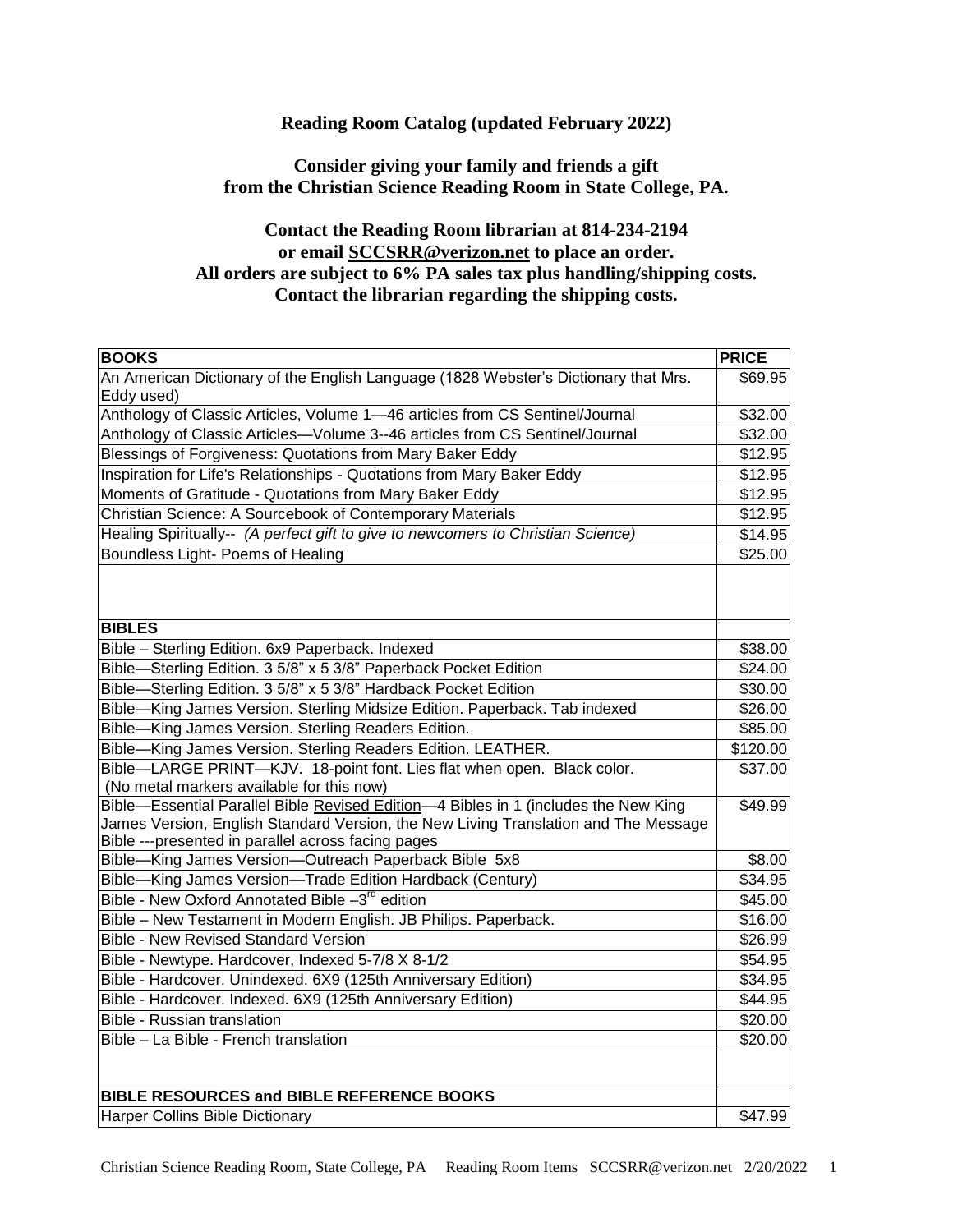| Harper Collins Atlas of the Bible History                                                        | \$25.95            |
|--------------------------------------------------------------------------------------------------|--------------------|
| The New Strong's Expanded Dictionary of Bible Words                                              | \$29.99            |
| The Reforming Power of the Scriptures                                                            | \$39.95            |
| Synonym Finder by Rodale                                                                         | \$29.99            |
| Jamieson Fausset & Brown's Commentary on the Whole Bible                                         | \$29.99            |
| Cruden's Complete Concordance to the Old and New Testaments                                      | \$17.00            |
|                                                                                                  |                    |
|                                                                                                  |                    |
| <b>HYMNALS</b>                                                                                   |                    |
| Christian Science Hymnal - 6 X 8 Words and Music, Hardback                                       | \$24.00            |
| Christian Science Hymnal - Sterling Paperback. Words Only. Pages 1-429                           | \$16.00            |
| Christian Science Hymnal-Paperback. Words Only. Pages 430-603                                    | \$12.00            |
| Christian Science Hymnal Supplement-Words Only-Study Edition-Metallic Blue                       | \$8.50             |
| Christian Science Hymnal Supplement-Spiral Bound-Hymns 430-462                                   | \$16.00            |
| Concordance and Hymnal Notes                                                                     | \$34.95            |
| Let's Sing-2 set companion CD to hymnal supplement, hymns 430-462                                | \$26.00            |
| Christian Science Hymnal (7CDs), hymns 430-603                                                   | \$85.00            |
| Celebration (2CDs). Hymns from 2017 Hymnal                                                       | \$25.00            |
|                                                                                                  |                    |
| <b>OTHER WRITINGS OF MARY BAKER EDDY</b>                                                         |                    |
| Collected Shorter Writings by Mary Baker Eddy. Green Study Edition - NEW. Includes               | \$20.00            |
| Retrospection and Introspection, Unity of Good, Pulpit and Press, Rudimental Divine              |                    |
| Science, No and Yes, Christian Science versus Pantheism, Messages for The Mother                 |                    |
| Church 1900, 1901, 1902; Christian Healing, and                                                  |                    |
| The People's Idea of God<br>Christ and Christmas by Mary Baker Eddy (small or large size)        |                    |
| The First Church of Christ, Scientist, and Miscellany. Marble                                    | \$18.00<br>\$16.00 |
| The First Church of Christ, Scientist, and Miscellany. Turquoise Study Edition                   |                    |
|                                                                                                  | \$20.00            |
| Manual of The Mother Church. Paperback. 4-3/4 X 6-3/4<br>Manual of The Mother Church. Hardcover. | \$12.00            |
|                                                                                                  | \$18.00            |
| Manual of The Mother Church. Study Edition, Sapphire Blue Paperback                              | \$15.00            |
| Manual of The Mother Church. Study Edition, Sapphire Blue Vivella                                | \$35.00            |
| Manual of The Mother Church. Study Edition, Ruby Red Vivella                                     | \$35.00            |
| Miscellaneous Writings 1883-1896 - Purple Study Edition. Paperback                               | \$20.00            |
| Miscellaneous Writings CD Audio version                                                          | \$90.00            |
| Poems by Mary Baker Eddy. Hardback.                                                              | \$18.00            |
| Prose Works - Metalic blue paperback study edition. Thumb tab indexing.                          | \$48.00            |
| What Christmas Means to Me. Hardcover.                                                           | \$16.00            |
|                                                                                                  |                    |
| <b>EXPANDING MARY BAKER EDDY'S WRITINGS</b>                                                      |                    |
| Reading Miscellaneous Writings in a Year: A Daily Journal (spiral bound)                         | \$27.00            |
| Reading Science and Health in a Year: A Daily Journal                                            | \$15.00            |
| Reading Science and Health in a Year: A Daily Journal (spiral bound)                             | \$20.00            |
| Complete Concordance to the Writings of Mary Baker Eddy. Paperback.                              | \$46.00            |
|                                                                                                  |                    |
| <b>BIOGRAPHIES &amp; BOOKS ABOUT MARY BAKER EDDY AND MOTHER CHURCH</b>                           |                    |
|                                                                                                  |                    |
| Christian Science and Its Discoverer - by E. Mary Ramsay                                         | \$26.95            |
| Destiny of The Mother Church - by Bliss Knapp                                                    | \$14.95            |
| The Life of Mary Baker Eddy: Sybil Wilbur                                                        | \$24.95            |
| Mary Baker Eddy: A Lifesize Portrait - Powell                                                    | \$17.95            |
| Mary Baker Eddy: Her Mission and Triumph - Johnston                                              | \$27.00            |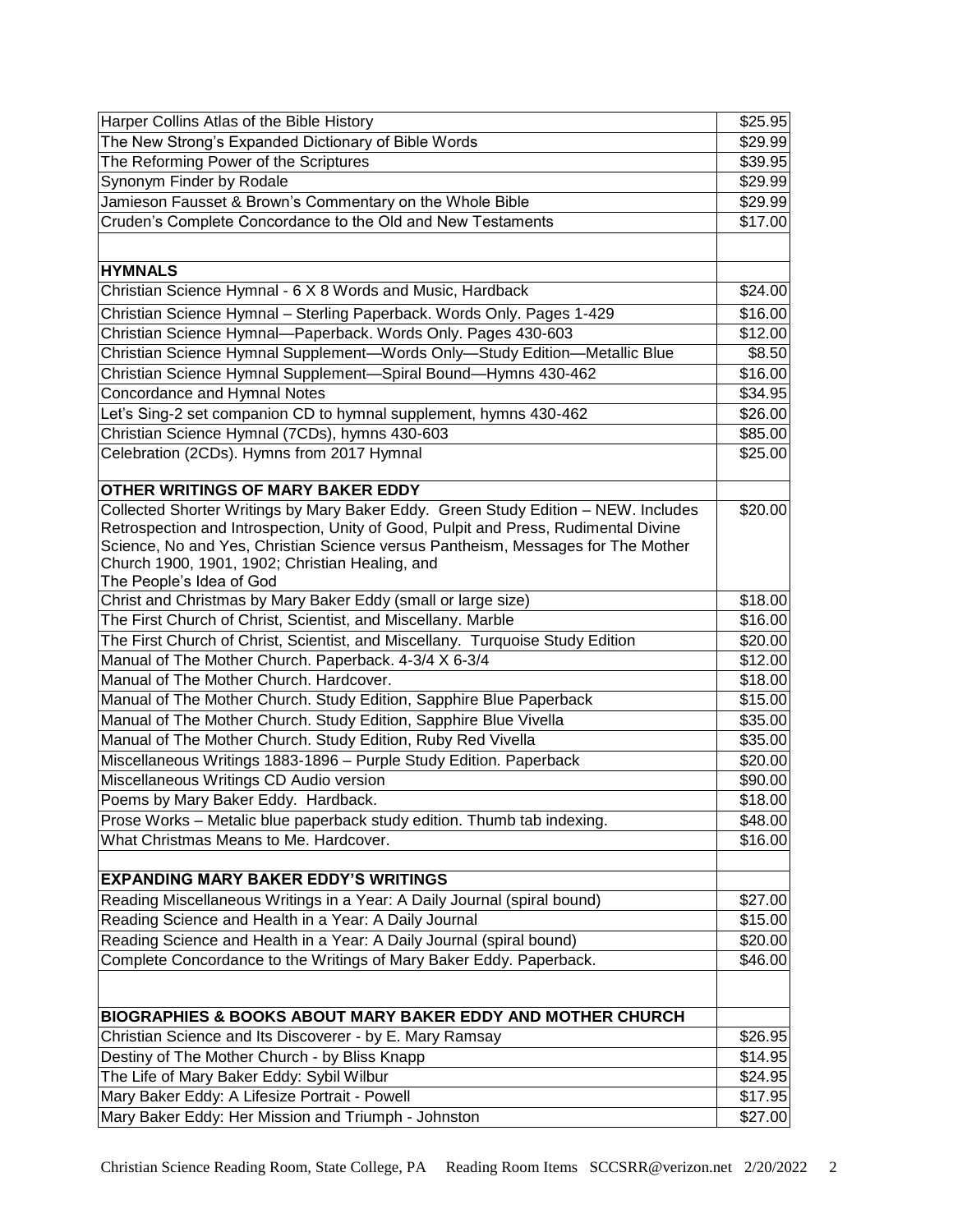| Mary Baker Eddy: Christian Healer (Amplified Edition)                      | \$34.99 |
|----------------------------------------------------------------------------|---------|
| Mary Baker Eddy: Speaking for Herself                                      | \$29.95 |
| Mary Baker Eddy: Twentieth Century Biographers Series                      | \$4.95  |
| Mary Baker Eddy by Gillian Gill                                            | \$22.50 |
| Painting a Poem                                                            | \$27.95 |
| <b>Persistent Pilgrim</b>                                                  | \$30.00 |
| <b>Tributes from the Press</b>                                             | \$10.00 |
| Twelve Years with Mary Baker Eddy - Tomlinson                              | \$25.00 |
| We Knew Mary Baker Eddy, expanded Vol. 1                                   | \$34.99 |
|                                                                            |         |
|                                                                            |         |
| <b>SCIENCE AND HEALTH</b>                                                  |         |
| Science and Health on CD-boxed set of 25 CDs                               | \$90.00 |
| Science and Health - Paperback 5 X 7                                       | \$9.95  |
| Science and Health - Paperback 6 X 9                                       | \$12.95 |
| Science and Health - Spiral bound                                          | \$15.95 |
| Science and Health Translation - Japanese. Paperback.                      | \$24.00 |
| Science and Health Translation - Portuguese. Paperback.                    | \$24.00 |
| Science and Health Translation - Russian. Paperback.                       | \$24.00 |
| Science and Health Translation - Spanish. Paperback.                       | \$24.00 |
| Science and Health Translation - Spanish. Electronic Edition-not available | \$15.00 |
| Science and Health Translation - German. Paperback                         | \$28.00 |
| Science and Health Translation - German. Electronic Edition                | \$15.00 |
| Science and Health Translation - French. Paperback                         | \$26.00 |
| Science and Health Translation - French. Electronic Edition                | \$15.00 |
| Science and Health Translation - Czech. Paperback                          | \$24.00 |
| Science and Health Translation - Swedish. Paperback                        | \$26.00 |
| Science and Health Translation - Greek. Paperback                          | \$26.00 |
| Science and Health Translation - Italian. Paperback                        | \$24.00 |
|                                                                            |         |
|                                                                            |         |
|                                                                            |         |
| <b>THEMED COLLECTIONS-- BOOKLETS</b>                                       |         |
| God's Law of Adjustment - by Adam H. Dickey                                | \$5.75  |
| Wiser Than Serpents - by John M. Tutt                                      | \$5.75  |
| Possession - by Adam H. Dickey                                             | \$5.75  |
| Freedom from Addiction                                                     | \$5.75  |
| <b>Overcoming Grief</b>                                                    | \$5.75  |
| Pregnancy and Childbirth                                                   | \$5.75  |
| Church                                                                     | \$5.75  |
| Christmas                                                                  | \$5.75  |
| Triumph of Good                                                            | \$5.75  |
| <b>The Christ</b>                                                          | \$5.75  |
| Time, Space, Healing (contemporary articles)                               | \$5.75  |
| <b>Faculties Indestructible</b>                                            | \$5.75  |
| Healing Animal Magnetism (classic articles)                                | \$5.75  |
| Healing                                                                    | \$5.75  |
| God's Business                                                             | \$5.75  |
| <b>God Governs</b>                                                         | \$5.75  |
| Place                                                                      | \$5.75  |
| Safety                                                                     | \$5.75  |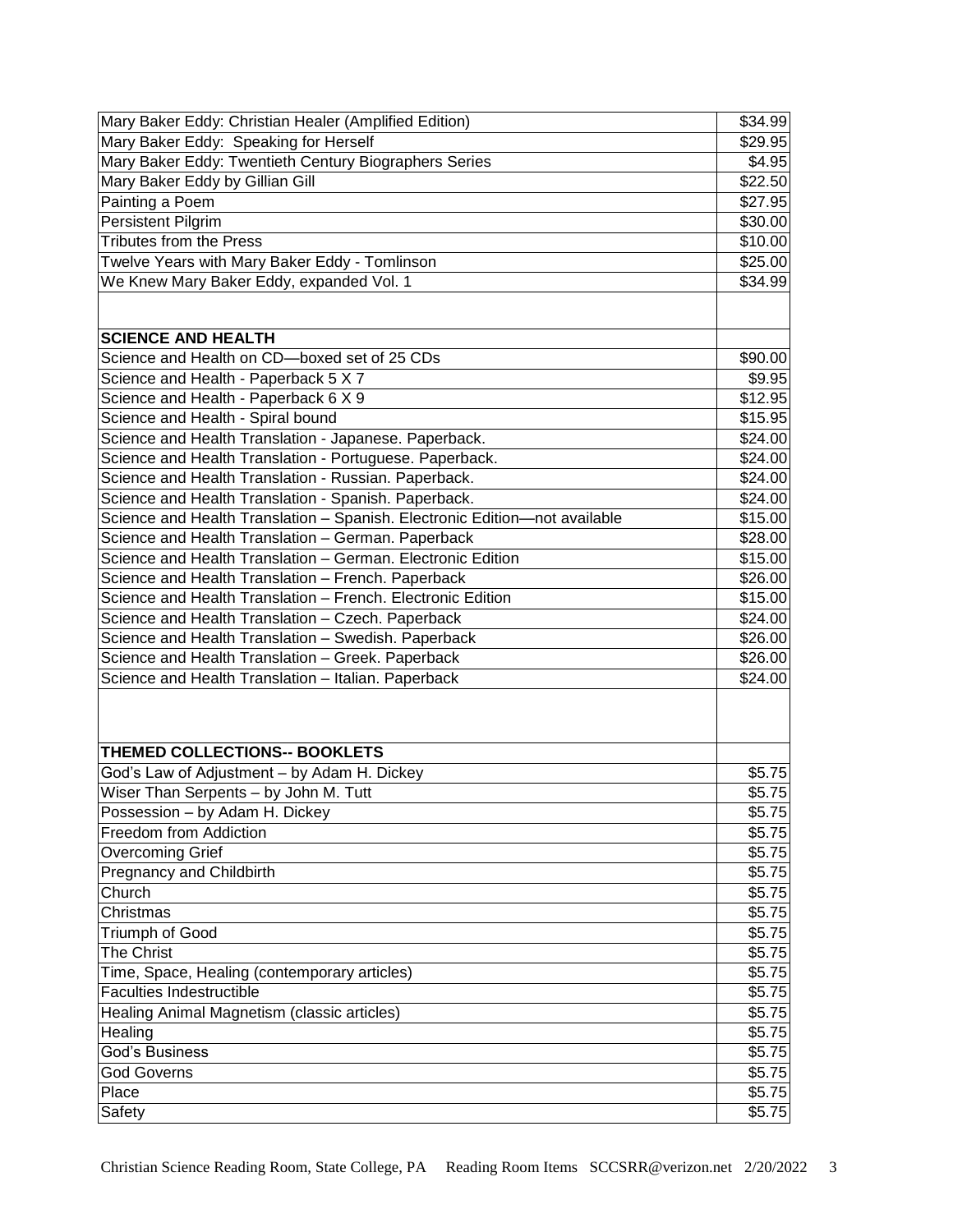| True Womanhood                                                                                      | $\overline{$}5.75$ |
|-----------------------------------------------------------------------------------------------------|--------------------|
| To Be a Christian Science Nurse                                                                     | \$8.50             |
| Contains six articles, two poems, and two testimonies of healing that all relate to                 |                    |
| Christian Science nursing.                                                                          |                    |
|                                                                                                     |                    |
| To Be a Christian Science Practitioner -selection of articles, poems and testimonies of             | \$8.50             |
| healing                                                                                             |                    |
| Engaging with the Christian Science Monitor -selection of articles and testimonies                  | \$8.50             |
|                                                                                                     |                    |
|                                                                                                     |                    |
|                                                                                                     |                    |
| CHILDREN'S ITEMS-books, CDs, posters, etc.                                                          | <b>PRICE</b>       |
| Beatitudes "chunky" board book for very young children. Hardcover.                                  | \$12.95            |
| G is for God CD-- songs written for children by Susan Mack and Solo Committee                       | \$16.00            |
| Great and Precious Promises - Bible Verses and Children                                             | \$34.95            |
| Jesus' Healings Part I. Hardcover                                                                   | \$19.95            |
| Jesus' Healings Part II. Hardcover                                                                  | \$19.95            |
| Jesus' Healings Part III. Hardcover                                                                 | \$19.95            |
| Jesus Little Parables. Hardcover. Ages 3-7                                                          | \$16.95            |
| Moses, Leader and Lawgiver                                                                          | \$10.95            |
| My Little Book about God. Brightly colored spiral-bound board book based on Mary                    | \$18.00            |
| Baker Eddy's definition of God.                                                                     |                    |
| My Little Book about Prayer. Brightly colored spiral-bound board book based on the<br>Lord's Prayer | \$18.00            |
|                                                                                                     |                    |
| My Treasury-spiralbound book of articles, testimonies, poems                                        | \$34.00            |
| Nehemiah Builds the Wall                                                                            | \$10.95            |
| New Testament Healings: Peter, Paul & Friends. Hardcover                                            | \$19.95            |
| Pets, People, & Prayer. Paperback. Ages 8-12 Discounted to \$8.00                                   | \$8.00             |
| Psalm 23-board book for young children                                                              | \$12.95            |
| Psalm 139-board book for young children                                                             | \$12.95            |
| Shepherd Show Me-"chunky" board book for very young children. Hardcover                             | \$12.00            |
| Story of Jesus                                                                                      | \$10.95            |
| <b>Story of Ruth</b>                                                                                | \$10.95            |
| 3 Steps and a Bounce - CD featuring Susan Mack                                                      | \$16.00            |
|                                                                                                     |                    |
|                                                                                                     |                    |
| <b>MUSIC CD's for Adults</b>                                                                        | <b>PRICE</b>       |
| Let's Sing-2 set companion CD to hymnal supplement, hymns 430-462                                   | \$26.00            |
| Christian Science Hymnal (7CDs), hymns 430-603                                                      | \$85.00            |
| Celebration (2CDs). Hymns from 2017 Hymnal                                                          | \$25.00            |
| Alabado Sea Dios by Julia Wade (songs in Spanish)                                                   | \$16.00            |
| Be Still and Know by Martin Broones--                                                               | \$16.00            |
| Best of Larry Groce --                                                                              | \$16.00            |
| Christmas Present by Peter Allen                                                                    | \$16.00            |
| Coming Home by Mindy Jostyn                                                                         | \$16.00            |
| Embraced-7 hymns by Mary Baker Eddy                                                                 | \$18.00            |
| Favorite Psalms of Inspiration by Robert Moline                                                     | \$16.00            |
| Glorious (The Mother Church organ)                                                                  | \$16.00            |
| His Tender Love and Watchful Care by Susan Mack & Ellen Simple                                      | \$16.00            |
| I am Holding You - The Solo Committee                                                               | \$16.00            |
| Inhabiting Eternity by Kathy Glover and Char Beck                                                   | \$16.00            |